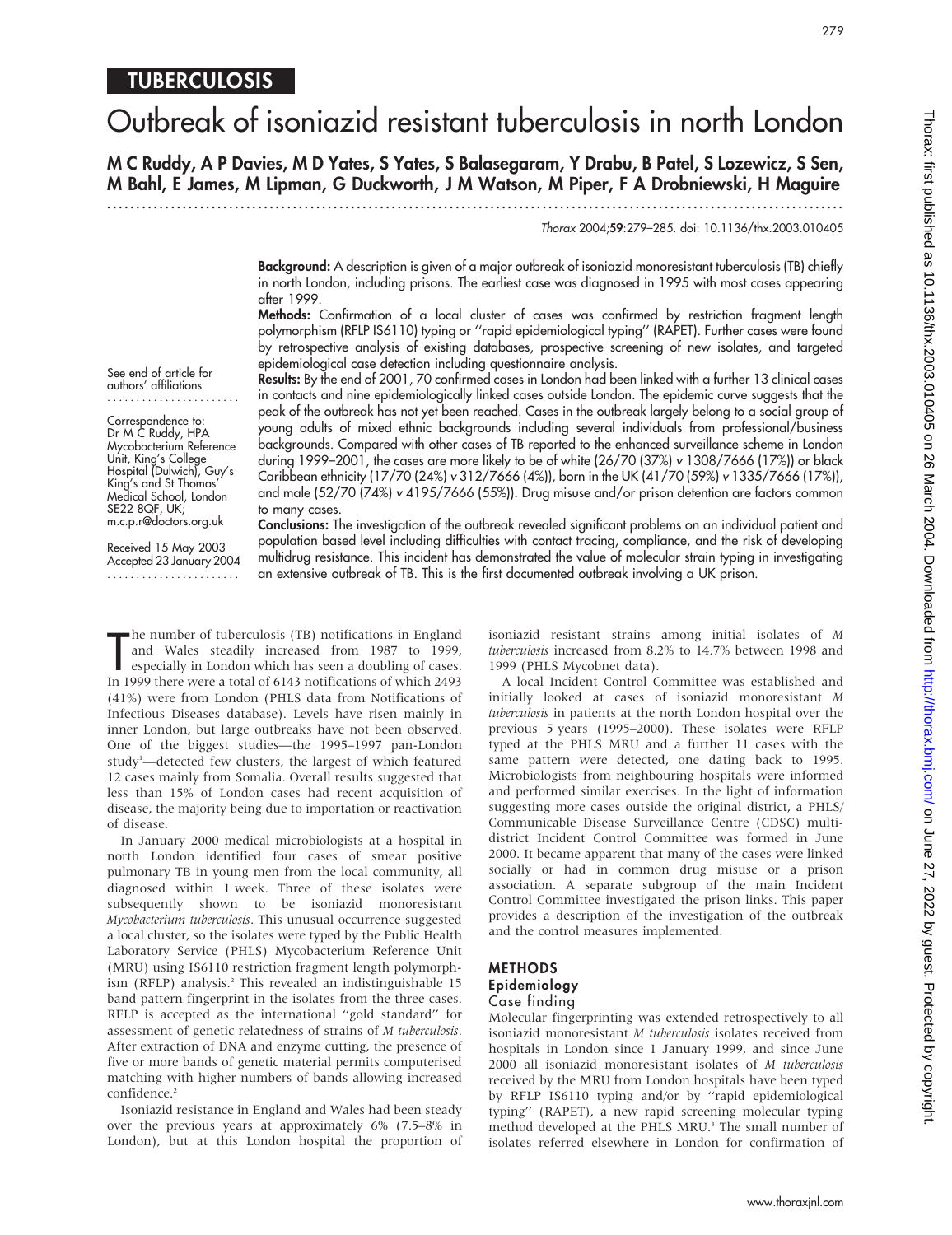

**Figure 1** RFLP IS6110 pattern ot outbreak strain ot *M tuberculosis*. Fourteen outbreak strain isolates (0) are shown with marker bands (↑) and tour other non-outbreak isolates (X) for comparison. The separation of the banding patterns into 15 distinct bands is seen against transmitted light, two bands merging on the photograph  $(\rightarrow)$ 

identity and sensitivity testing as well as isolates from culture confirmed known contacts of cases outside London are also being subjected to RAPET and RFLP typing.

In addition, a review was carried out of databases of RFLP typed isolates from other studies including the 1995–1997 St George's/Royal Free/MRU/University of Surrey London-wide RFLP study<sup>1</sup> which analysed all isolates from hospitals within the M25 motorway and the 1998 PHLS national study.

# Case definition

For the purposes of the investigation the following case definitions were used:

- N Confirmed: confirmed cases associated with the outbreak were defined as patients with isolates of M tuberculosis resistant to isoniazid which on RFLP typing have the same 15 band pattern, diagnosed since January 1995, and who were resident in London at the time of the diagnosis.
- N Probable: probable cases were defined as for confirmed cases, except that to date they have undergone RAPET analysis but await RFLP typing.
- Clinical: clinical cases associated with the outbreak were those with known epidemiological links to a confirmed or probable case, diagnosed since January 1995, and resident in London at the time of diagnosis. These cases were either culture negative, or culture positive with typing information still awaited.
- Other linked cases: these were known epidemiologically linked cases with culture confirmed isoniazid monoresistant TB of the same RAPET and RFLP type, diagnosed since January 1995 but not resident in London at the time of diagnosis.

Contacts of cases who were placed on chemoprophylaxis were not considered cases.

#### Questionnaire

A questionnaire was developed to enquire into sociodemographic and other factors, including contact with anyone with TB, travel abroad in the last 2 years, drug and alcohol abuse, imprisonment, and social venues frequented. Questionnaires were completed for all confirmed or probable cases by local clinic staff in face to face interviews with patients. Further detailed proformas have been developed to ask about contact details for each case and record the outcome of screening and treatment.

# Microbiology

DNA typing was performed using two methods. Firstly, a more rapid PCR based screening method (RAPET) was performed which has proved to be reliable in detecting strains subsequently found to have the outbreak RFLP pattern.<sup>3</sup> These were then confirmed by the gold standard IS6110 RFLP method<sup>2</sup> which requires prior culture of organisms to enable sufficient DNA to be extracted. Gel compar software was used to compare the unique 15 band RFLP pattern obtained with existing databases in the UK. The RFLP fingerprints and RAPET profiles are shown in figs 1 and 2, respectively.

# Statistical analysis

Using Epi-Info 6,  $\chi^2$  tests were carried out to compare the proportions with certain demographic characteristics among outbreak cases with other London cases during 1999–2001.

# RESULTS

During 1998–9 the number of initial isolates of M tuberculosis from London hospitals overall rose by 11%, while in hospitals located in the north central sector of London the rise in all isolates was 24% and at the index north London hospital there was a rise of 108%. Approximately one fifth of the rise at this hospital was accounted for by isoniazid monoresistant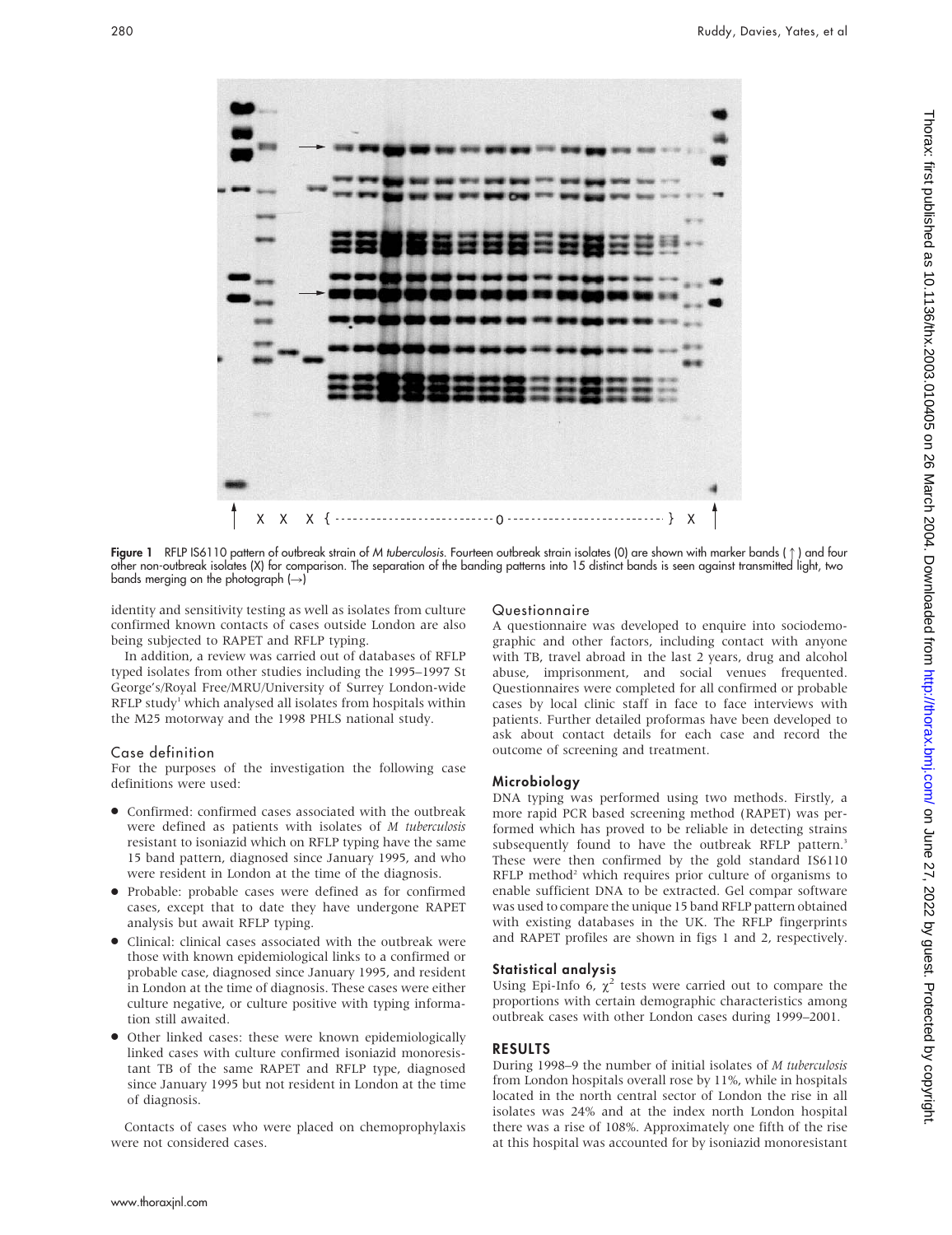#### Rapid IS6110 PCR + HaeIII



18 isolates 13 clustering



TB. Across London at the time of writing there were a total of 70 confirmed or probable cases of isoniazid monoresistant TB associated with this outbreak. Confirmed isolates  $(n = 55)$ had the same 15 band RFLP –IS6110 fingerprint (fig 1). Two of these cases (and a third linked case) were identified as a result of comparison with the previous existing RFLP databases of M tuberculosis isolates in London.

All confirmed and probable cases exhibited the RAPET profiles shown in figs 2A and B. Figure 2B shows the profile obtained after cutting PCR products with the enzyme HaeIII. A further 13 clinical cases, as well as nine linked cases not resident in London, have been diagnosed but are not discussed here.

One health district in north London comprising 6.8% of the London population accounts for 31 (44%) of the confirmed or probable cases, with another focus at a north London prison in an adjacent health district. Most of the other cases lived elsewhere in north London with only six located in south London. The location of the cases, centred on the hospital of diagnosis, is shown in fig 3, superimposed on a map of the location of all cases of isoniazid resistant TB in London for comparison.

The earliest case was diagnosed in January 1995 in an individual born in Nigeria. The diagnosis dates of cases by quarter (fig 4) show the confirmed or probable cases arising from 1995 until December 2001 with no indication that the



Figure 3 Map of London showing location of outbreak associated cases of isoniazid monoresistant tuberculosis where the full postcode is available superimposed on any isoniazid resistant cases in the PHLS/ DOH 1998 survey.

rise has halted. A further 27 contacts (with other individuals under investigation) have been placed on chemoprophylaxis on the basis of positive skin testing and negative chest radiography.

# Age, sex and sociodemography

Compared with other cases of TB in London reported to the national enhanced surveillance scheme during 1999–2002, patients were more likely to be male  $(52/70)$   $(74%)$   $\nu$  4195/ 7666 (55%), odds ratio (OR) =  $2.39.95\%$  confidence interval (CI) 1.36 to 4.25), white (26/70 (37%) v 1308/7666 (17%), OR  $= 2.8, 95\%$  CI 1.7 to 4.8) or black Caribbean (17/70 (24%)  $\nu$ 312/7666 (4%), OR = 7.56, 95% CI 4.2 to 13.6) in origin, and born in the UK (41/70 (59%) v 1335/7666 (17%), OR = 6.7, 95% CI 4.05 to 11.1). There were 18 females and 52 males among the confirmed or probable cases. The age range was 7–72 years with a median of approximately 28 years. However, the oldest case is likely to be the result of laboratory contamination in processing the original sample (see later).

# Country of birth and ethnic origin

Forty one confirmed or probable cases were born in the UK, eight in Ireland, nine in Africa, one in Cyprus, one in Pakistan, one in Iraq, one in Jamaica, and eight unknown so far. The ethnic origin of the cases is summarised in table 1.

Occupations were varied and included schoolchildren  $(n = 2)$ , factory workers, truck drivers  $(n = 2)$ , hairdressers  $(n = 2)$ , a prison worker, a sex worker, a drug smuggler, and businessmen  $(n = 3)$ . The HIV status of many of the cases was not assessed, their diagnosis having been made before the introduction of routine counselling for HIV testing in cases of TB.

# Site of infection

Sixty two of the confirmed or probable cases (89%) had pulmonary disease of which at least 28 (40%) were sputum smear positive cases (the smear status of eight cases was unknown). This is a higher than expected proportion of pulmonary disease compared with all cases of TB generally in London (4168/7666 (54%), OR = 14.25, 95% CI 6.6 to 32.2) with a higher rate of sputum smear positivity (1318/4168 (32%), OR = 1.44, 95% CI 0.87 to 2.39). Of the eight extrapulmonary cases of TB, four had tuberculosis lymphadenitis, two vertebral osteomyelitis, one soft tissue abscesses, and one meningitis.

# Epidemiological connections and risk factors

Figure 5 shows the epidemiological connections established between the cases. Each case is assigned a number (referred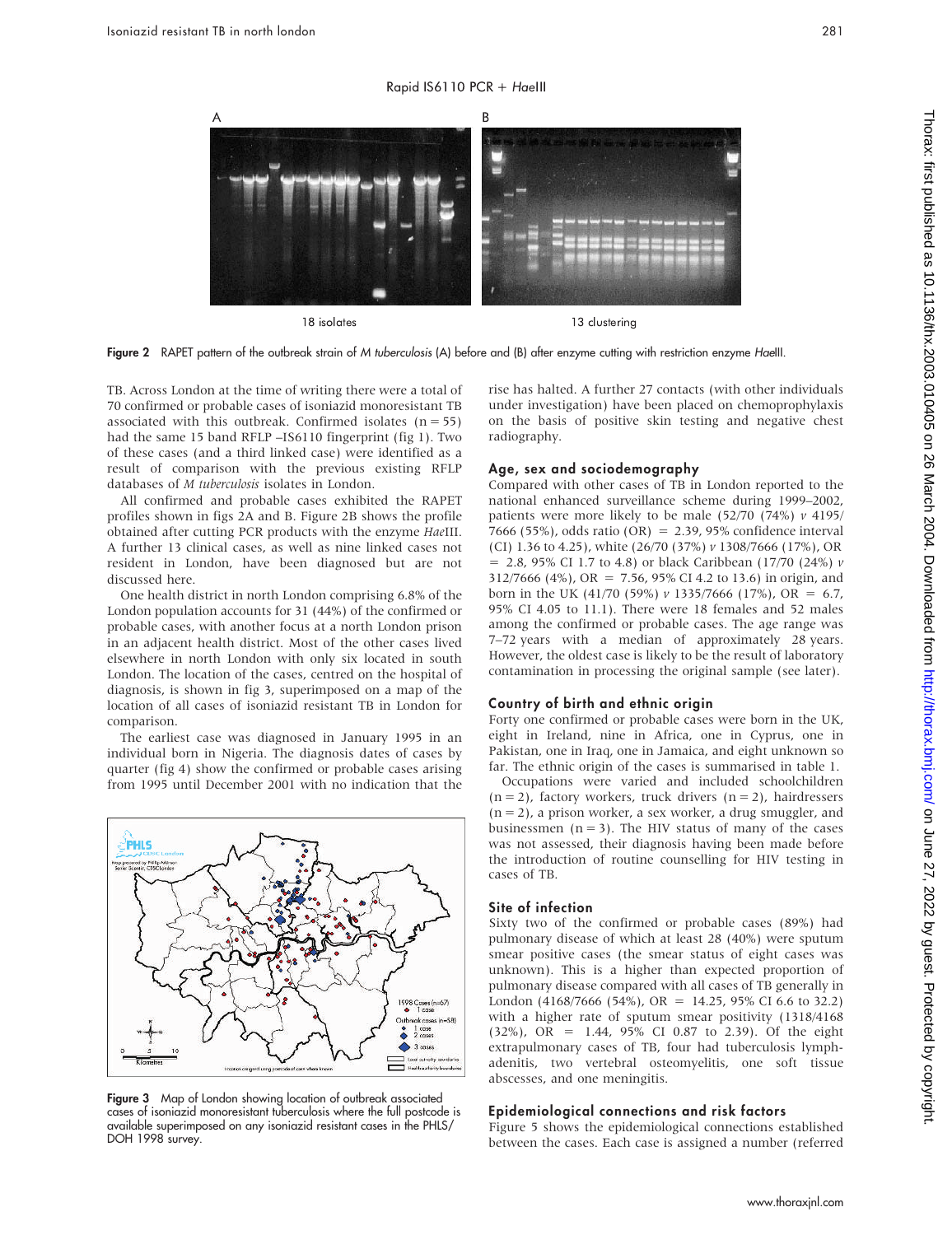

Figure 4 Isoniazid resistant tuberculosis outbreak: epidemic curve by quarter.

to below) and grouped by colour coding. Linked cases (those outside London) are also shown for completeness and are indicated by a boxed number. The linked cases are not considered in the discussion below.

Of the isolates typed retrospectively, the earliest found was from a case diagnosed in 1995 (case 14). This man had originally come from Nigeria as a student the previous year and he, together with 18 others grouped in red (cases 28, 38, 19, 13, 15, 11, 10, 46, 8, 12, 3, 2, 18, 17, 54, 59, 75 and 1), were socially linked through a group of young adults in the north London area, a high proportion of whom (8/19, 42%) reported recreational drug use.

Another common feature of this group of 19 individuals was a prison contact. Four were or had been in custody in a

| <b>Table 1</b> Epidemiology of 70 confirmed and<br>probable cases of isoniazid monoresistant<br>outbreak strain of M tuberculosis |                                              |
|-----------------------------------------------------------------------------------------------------------------------------------|----------------------------------------------|
| Sex                                                                                                                               | 52 M, 18 F                                   |
| Age                                                                                                                               | Range 7-72 years (median 28)                 |
| Country of birth                                                                                                                  |                                              |
| Europe                                                                                                                            | $50^{\circ}$                                 |
| <b>IJK</b>                                                                                                                        | $\Delta$ 1                                   |
| Ireland                                                                                                                           | 8                                            |
| Cyprus                                                                                                                            | 1                                            |
| Africa                                                                                                                            | 9                                            |
| Nigeria                                                                                                                           |                                              |
| Somalia                                                                                                                           | $\begin{array}{c}\n2 \\ 2 \\ 2\n\end{array}$ |
| Kenya                                                                                                                             |                                              |
| Uganda                                                                                                                            | 1                                            |
| Angola                                                                                                                            | 1                                            |
| Mauritius                                                                                                                         | 1                                            |
| Elsewhere                                                                                                                         | 3                                            |
| Iraq                                                                                                                              | 1                                            |
| Jamaica                                                                                                                           |                                              |
| Pakistan                                                                                                                          | 1                                            |
| Unknown                                                                                                                           | $\mathsf{R}$                                 |
| Ethnicity                                                                                                                         |                                              |
| White                                                                                                                             | 26 (including 7 Irish, 2 Turkish             |
|                                                                                                                                   | Cypriot, 1 Greek Cypriot, 1                  |
|                                                                                                                                   | Iraqi)                                       |
| <b>Black Caribbean</b>                                                                                                            | 17                                           |
| <b>Black African</b>                                                                                                              | 15                                           |
| South Asian                                                                                                                       | 2 (1 Indian, 1 Pakistani)                    |
| Mixed race                                                                                                                        | $\mathbf{1}$                                 |
| Unknown                                                                                                                           | 9                                            |

London prison (cases 12, 8, 10, and 1). A further 10 of the 70 confirmed or probable cases had also been detained at the same prison grouped in blue (cases 48, 56, 36, 31, 47, 34, 39, 7, 42, 61), in addition to one staff member at the prison (case 21). Three others who had not been in prison associated with this group in the community (cases 51, 44, 53). One of these latter individuals (case 53) was admitted to the north London hospital at the centre of the outbreak and was probably infected through contact with one of the ex-prisoners, an infectious smear positive case who refused to stay in an isolation room on the same ward (case 39). The other two were the girlfriends of two of the prisoners. Another of the ex-prisoners (case 7) is a known injecting drug user and a further seven confirmed or probable cases outside the prison are believed to be linked to him via a ''drug den'' in north London grouped in yellow (cases 29, 33, 40, 52, 60, 79, 78). There are a further five confirmed/probable cases who are known drug users and may also be related to this group via this north London drug den, but this has not been proven (cases 66, 70, 71, 72, 73). The prison aspects are considered in more detail in a companion paper by Balasegaram et al (submitted for publication).

Two further cases grouped in purple (cases 63, 65) were members of staff in accident and emergency departments through which many of the smear positive patients had passed, raising the possibility of further unrecognised healthcare associated transmission.

Three other cases (cases 9, 6, 26) with no established links to any of the above social, prison, or drug using groups are known to be associated with one another; one of these spent time in prisons other than the institution above. A further two cases (cases 24, 23) are contacts of one another through an association with the music industry (grouped in pink), but again with no established links to any of the above groups. Another two cases (cases 49, 25) are a brother and sister from south London, the sister having been a student in north London in 1998–9 and the brother having been a member of a music band but with no obvious contact with the above groups. There are also a husband and wife from South London, the husband born in Kenya (cases 77, 76).

Of the remaining confirmed or probable cases, five (cases 30, 37, 32, 20, 55) are from Africa (one each from Nigeria, Uganda, and Kenya and two from Somalia) and a further case (case 64) was born in the UK of Nigerian parents. Two were alcohol abusers who lived in north London (cases 69,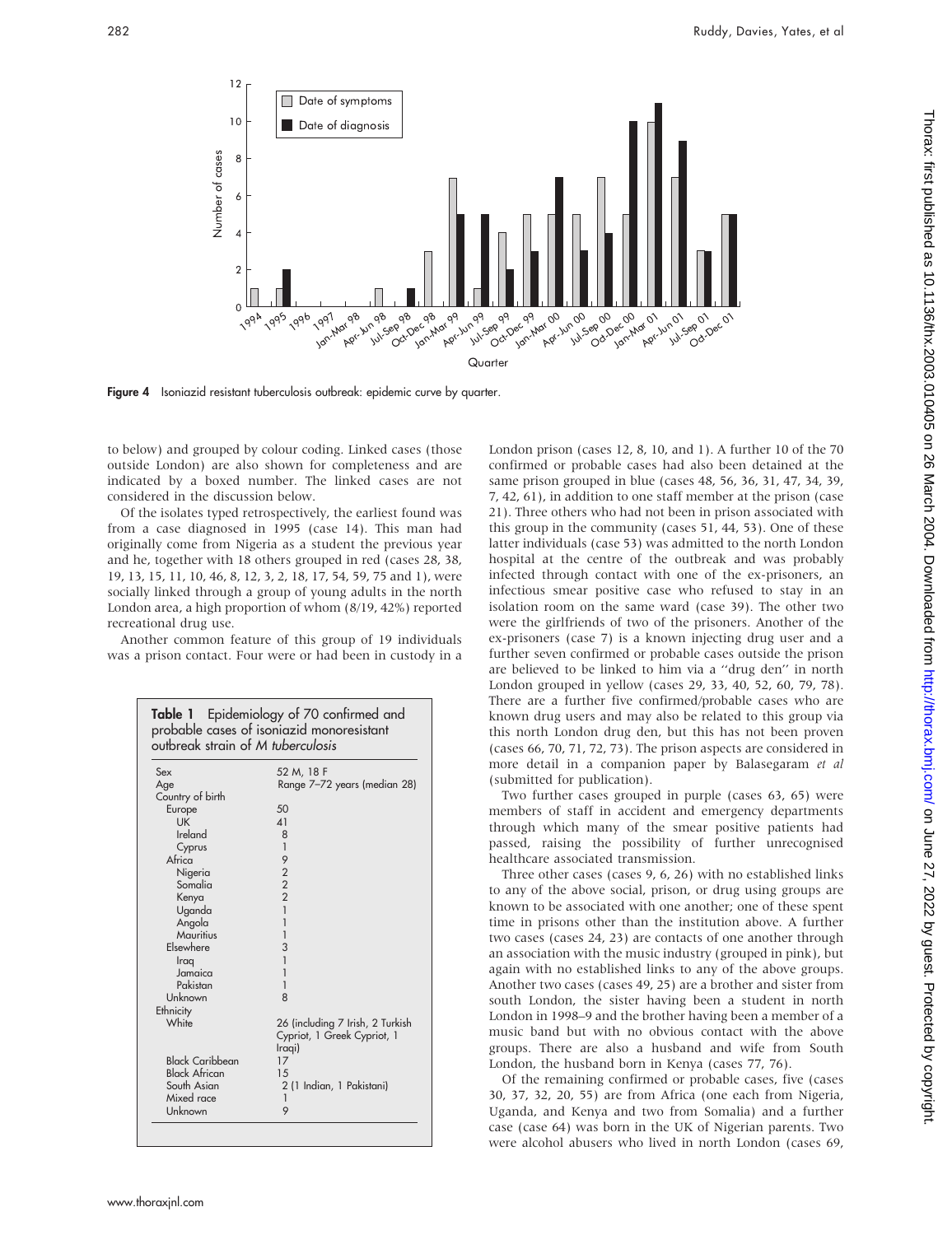

Figure 5 "Spider" chart of epidemiological associations.

16), one was a Turkish Cypriot student in north London (case 35), two (cases 22, 41) were businessmen (an Iraqi and a Greek Cypriot), and two were black Caribbeans (cases 4, 62). Finally one case (case 5) is a retired lady with no obvious links to the other groups and it is strongly suspected that her isolate is a laboratory cross contamination from one of the other cases which was known to have been processed in the same laboratory on the same day as another isolate from a confirmed case. In the 1995–1997 pan-London study laboratory cross contamination was detected in 0.54% of microbiologically confirmed cases of TB.4

# Prison cases

Sixteen of the 70 cases have been linked to a London prison and three others to prisons outside London. Investigations have revealed that transmission probably occurred in nine of these cases within the prison and possibly in one further case.

The first prison case with the outbreak strain was diagnosed with smear positive pulmonary disease in January 2000, shortly after release from the London prison. He had been symptomatic with a cough for the preceding 3 months while an inmate. A further six prisoners and one staff member who were in the prison during this symptomatic period were subsequently diagnosed with the outbreak strain. Two other prisoners who contracted the outbreak strain were in the prison during the presumed infectious periods of other cases and during readmissions of the first case. None of these had any prior history of TB or any contact with known cases of the outbreak strain outside the prison. The other cases with prison connections are believed to have contracted their disease outside the prison system through an established association with other known cases.

# Outcome of treatment

To date, 30 of the 70 confirmed or probable cases are known to have completed treatment. Three have died; only one of the deaths was attributable to TB, one was a suicide, and the other was due to asthma. One child has been left with significant neurological deficits following tuberculosis meningitis. Of the remaining 37 cases receiving treatment,

nine are very poorly compliant and four have been lost to follow up (one returned to Nigeria, the others are thought to be still living in London). One HIV positive case who has already had 16 months of treatment is hospitalised with cerebral tuberculomas and has developed concurrent resistance to rifampicin (multidrug resistant TB). Treatment compliance was a significant problem.

At least 17 of the cases (24%) have demonstrated serious unreliability and poor adherence to the treatment regimen despite repeated follow up visits. In a further 10 cases (14%) full compliance has been doubted by the TB nurses. Treatment compliance is therefore proving problematic in 38% of cases. This is compounded by the need for prolonged treatment, as recommended by the BTS for isoniazid resistant cases.<sup>5</sup>

# Contact tracing

There are at least 440 named close contacts of the confirmed or probable cases so far (an average of six per case but a small number of cases have a very large number of contacts—for example, one has declared 60).

Screening of a total of 269 close contacts so far completed has yielded 13 confirmed or probable cases, 13 clinical cases, and three linked cases. This represents a transmission rate of 11% among close contacts screened to date and suggests a high level of infection in close contacts.<sup>6</sup> As mentioned above, one of the clinical cases occurred in a contact who was infected while an inpatient on a ward with one of the other confirmed cases. Furthermore, 27 infected contacts have been placed on chemoprophylaxis and 116 contacts are still in the process of being screened. Twenty one contacts have failed to attend any appointments, one is untraced, and 33 have been referred to health authorities outside London for screening.

In addition, extensive enhanced contact tracing is being performed in the prisons, schools, and workplaces. Total screening is expected to investigate over 1000 people.

# **DISCUSSION**

The occurrence of 70 confirmed or probable cases, nine linked cases, and an additional 13 clinical cases with 27 further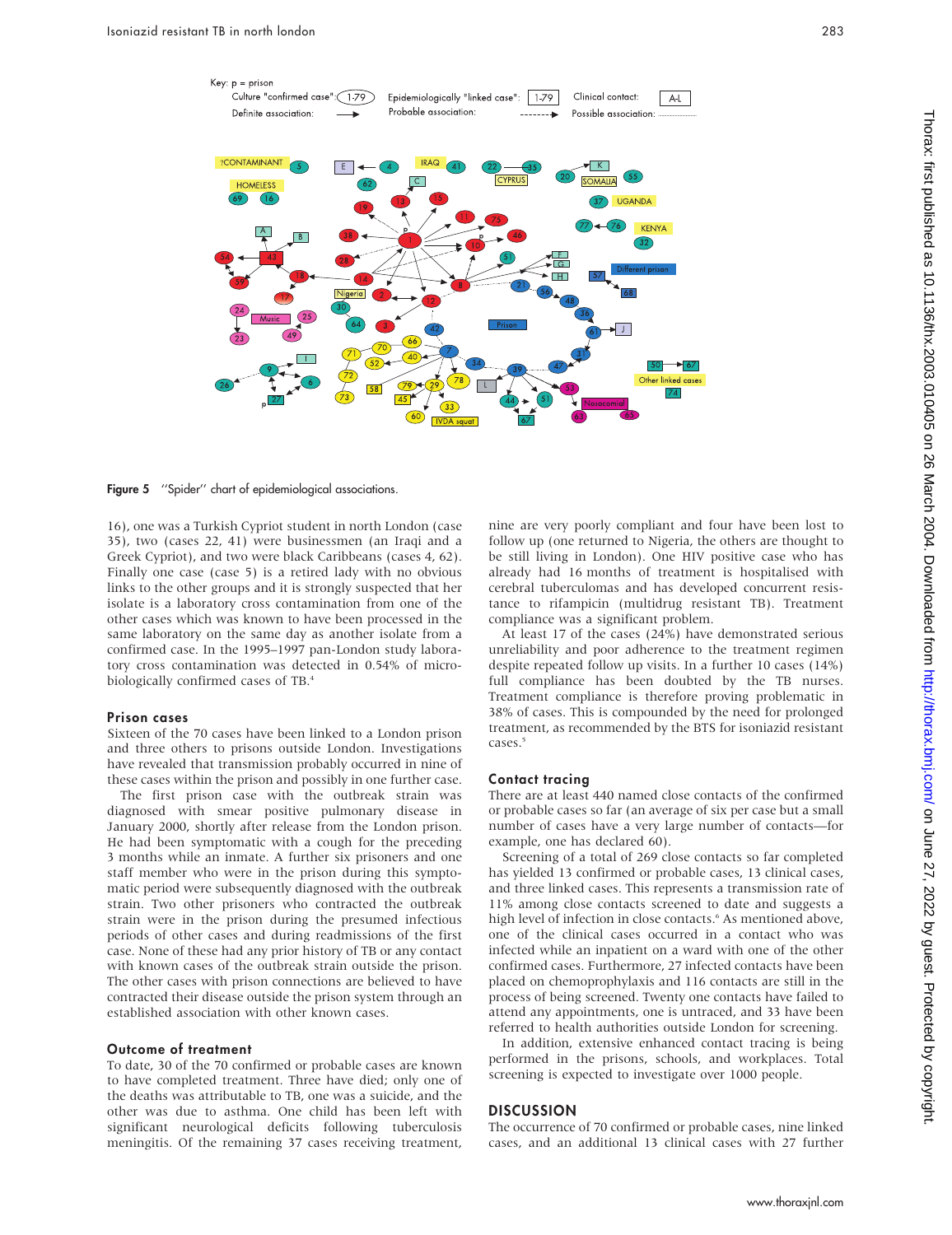individuals receiving chemoprophylaxis suggests that there is a large outbreak of this strain in the London community, focused in north central London. The outbreak strain appears to have originated in Africa: the first diagnosed case in 1995 was from Nigeria and four other apparently unlinked cases are also African, including another Nigerian. The use of soft drugs was a feature common to many cases and some were involved with music, bands, or concerts. Other cases are relatively affluent professional and business people and would not normally be considered as being in a high risk group for TB—for example, a healthy 22 year old white student from an affluent social background who lived in north London in 1999 (case 25, fig 5) but had no known contact with any of the other cases.

# Virulence

Some of the cases have become infected after apparently relatively brief contact with infectious cases—for instance, the member of staff working in the prison (case 21, fig 5) was estimated to have had no more than 20 minutes contact with any one prisoner in a week. This, together with the high proportion of infected contacts (29/269 (11%)), seems to suggest that the strain may be ''highly transmissible'' according to BTS guidelines<sup>6</sup> and raises the question of whether this strain of *M* tuberculosis is a particularly infectious or pathogenic one. In 1998 an outbreak of 21 cases of TB (13 of them culture positive and confirmed by typing) was described in the USA where infection seemed to have occurred after very short periods of contact between cases.7 This strain of *M tuberculosis* appeared to have a particularly high propensity for causing disease in mice compared with a reference strain. It has been reported previously that drug resistant strains of M tuberculosis may be less infectious/ pathogenic than their drug susceptible counterparts<sup>8</sup> (the mutations required to confer drug resistance possibly proving a ''biological burden'' on the organisms). This has particularly been described in the case of isoniazid resistance<sup>9 10</sup> as many of these strains have mutations in the katG gene coding for catalase which is a virulence factor for M tuberculosis. Targeted probing of the north London outbreak isolate failed to show mutations in the common katG sites. There was, however, a definite mutation in the *inhA* site which might not affect fitness in the same way.

# Handling an outbreak: managing patients and their contacts

It is clearly important that the BTS guidelines<sup>56</sup> are adhered to in the treatment of cases and that contacts should be followed up vigorously. Individual clinicians were contacted directly and advised of the recommendations of the Incident Control Committee, and information was also provided to chief executives of 35 hospital trusts and 16 health authorities across London. Full adherence with treatment is essential to minimise the risks of spreading disease in the community and of selecting multidrug resistance. At least one third of our cases had difficulty adhering to treatment and intensive input by staff, including a dedicated TB nurse employed specifically for the outbreak, was vital.

The case load associated with this incident placed greatly increased demands on nurses and chest physicians as well as on pharmacy, laboratory, and radiology personnel. The outbreak highlighted the need for urgent deployment of funds, greater flexibility, and cooperative local working. It has also demonstrated the lack of a clear and rapid system for the targeted allocation of additional resources from health funds to cope with local outbreaks. Without prompt directed funding it is often not possible to put in place control measures to ''respond swiftly and consistently to outbreaks and epidemics'' as advocated in recent Department of Health recommendations.<sup>11</sup> Contact tracing in this outbreak was initially supported by research and development funding. NHS reforms regarding the implementation of the Chief Medical Officer's new strategy ''Getting Ahead of the Curve'' requires all the agencies involved to resolve the difficulties inherent within outbreaks of communicable disease. These include meeting resource needs, in particular the need for "surge capacity" to cope with such outbreaks.

# Adherence to treatment

Responsible clinicians were asked to review the outcome of each case 1 year after starting treatment and also 1 year after completion of treatment to ensure relapse has not occurred. Problems persist in this cohort of difficult to treat patients.

A particular difficulty is that many hospitals are unable to prescribe antituberculous therapy to patients free of charge and some cannot provide patients with written prescriptions for the drugs which have to be obtained separately via the patient's GP. Providing drugs at the patient's clinic visit is likely to improve clinic attendance as well as treatment adherence. Other incentives which should be considered are the provision of food when patients attend for follow up and covering the cost of travel to the clinic. Although many hospitals will reimburse cost of travel afterwards to patients, TB nurses sometimes have to pay fares in advance for patients out of their own pockets. Asylum seekers are unable to collect reimbursement in some hospitals as proof that they are receiving state benefits is required. Provision of ''Travelcards'' might be helpful. This suggestion and the need for incentives/enablers to promote adherence was discussed in a report on TB control in London from the NHS Executive<sup>12</sup> and a recent update.<sup>13</sup> The use of such incentives has been shown to improve attendance in certain groups.<sup>14 15</sup>

Attempts were made to use legislative powers to improve adherence, but this is an unwieldy and an impractical tool. In some patients where there were major concerns about adherence to treatment, they could not be detained under the relevant legislation (the Public Health (Control of Disease) Act 1984 sections 37 and 38) as it could not be proved that they were smear positive at the time. Even in cases known to be infectious at the time, the legislation was found to be too impractical to implement. A review of this legislation is urgently needed. Continued intermittent treatment could produce multidrug resistance which is a real risk for some patients and plans must be prepared for this eventuality. It may be that consideration should be given to the withdrawal of treatment from some of the most noncompliant patients.

# Prison issues

It has been recognised in other settings that treatment difficulties arise in prison communities especially with isoniazid monoresistant TB as well as multidrug resistant TB.16 17 This community outbreak included the first documented case of transmission of TB in a UK prison and has highlighted several areas concerning the diagnosis and management of TB in the prison system which needed review. The findings and recommendations of the subcommittee for the prison component of the outbreak will be addressed in a separate publication. However, the main areas addressed are: consideration of standardised symptom assessment and possible radiological screening in high risk areas; provision of adequate isolation facilities with appropriate air extraction, particularly for suspected multidrug resistant and immunosuppressed cases; training in TB case detection and monitoring of treatment, including directly observed therapy which should be the standard practice in this population; enhanced tracking of TB patients through